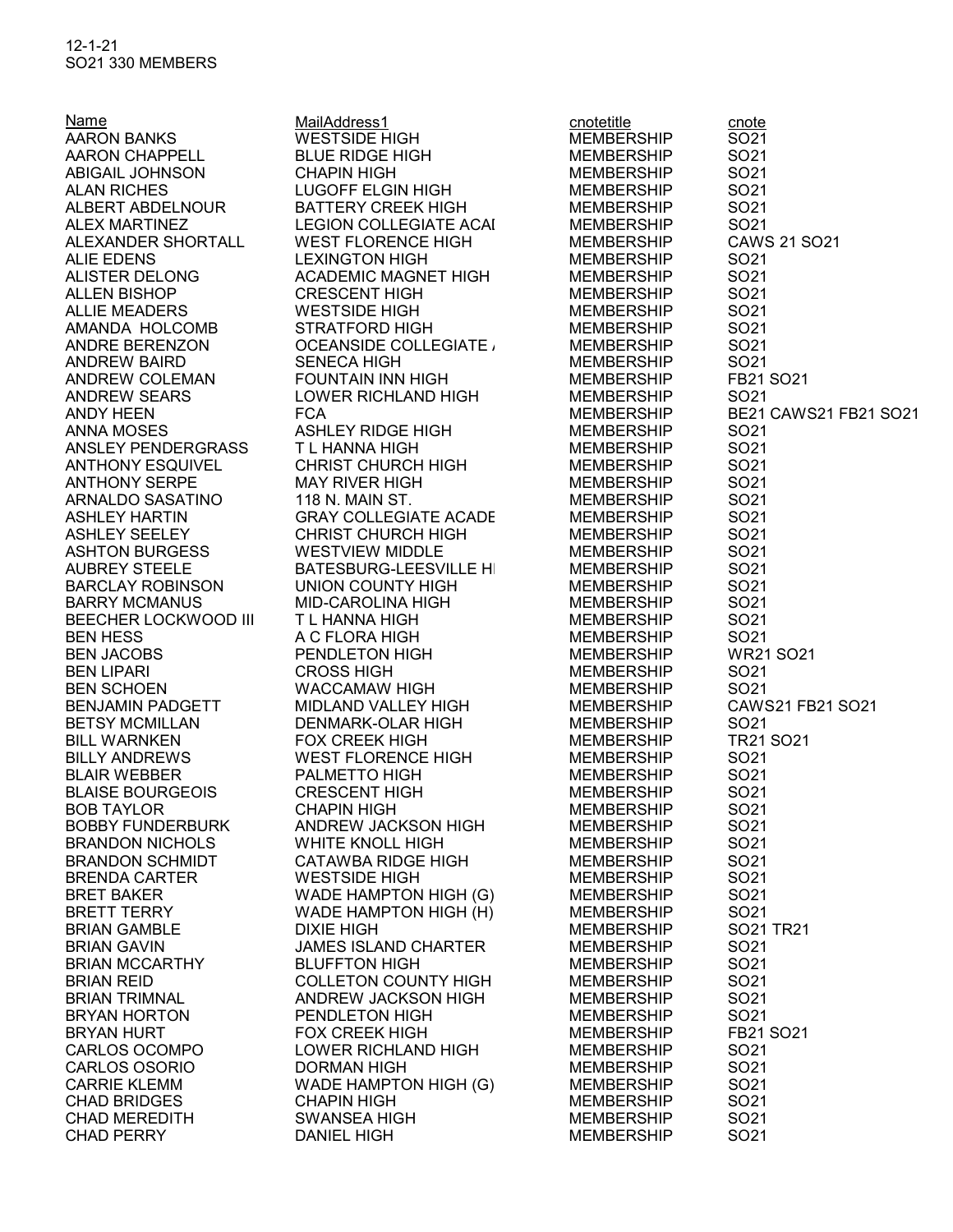Name **MailAddress1** cnotetitle cnote CHARLIE PIKE **POWDERSVILLE HIGH** MEMBERSHIP SO21 CHELSEA PEDERSEN WESTWOOD HIGH MEMBERSHIP SO21 CHRIS FRYLAND LEXINGTON HIGH MEMBERSHIP SO21 CHRIS GODWIN LEXINGTON HIGH MEMBERSHIP SO21 CHRIS HAPESHIS GEORGETOWN HIGH MEMBERSHIP SO21 CHRIS INMAN GREENVILLE HIGH MEMBERSHIP SO21 CHRIS MOORE **DUTCH FORK HIGH** MEMBERSHIP CHRISTIAN STORM SOUTH FLORENCE HIGH MEMBERSHIP SO21 CHRISTINE FIGUEROA DANIEL HIGH MEMBERSHIP SO21 CHRISTOPHER (CJ) MACAI CHRISTOPHER LATSCH WREN HIGH COLIN MELTON POWDERSVILLE HIGH MEMBERSHIP SO21 CORINTHIAN GREEN BERKELEY HIGH MEMBERSHIP SO21 CORNELIUS CROMER NEWBERRY HIGH MEMBERSHIP CORY JUNKER SPARTANBURG HIGH MEMBERSHIP SO21 DANIEL HOLBROOK R B STALL HIGH MEMBERSHIP DANIEL SORROW GREENWOOD HIGH MEMBERSHIP SO21 DARREN LANDRETH PALMETTO HIGH MEMBERSHIP DAVE JOHNSON HANAHAN HIGH MEMBERSHIP SO21 DAVID CLARK SALUDA HIGH MEMBERSHIP SO21 DAVID KLEINFELDER GILBERT HIGH GILBERT MEMBERSHIP DAVID S. CHOI BAMBERG-EHRHARDT HIGH MEMBERSHIP SO21 DAVID SCHROER A C FLORA HIGH MEMBERSHIP SO21 DAVID WARLICK DAWSON MARTIN WADE HAMPTON HIGH (G) MEMBERSHIP SO21 DENNY SAGO RIVER BLUFF HIGH MEMBERSHIP SO21 DEREK AYERS GUMMERVILLE HIGH MEMBERSHIP DIANNE WILSON BEAUFORT HIGH MEMBERSHIP SO21 DONALD P SRAL NEWBERRY HIGH MEMBERSHIP SO21 ED CARSON JAMES ISLAND CHARTER MEMBERSHIP TR21 SO21 ED HUMPHREY LANCASTER HIGH MEMBERSHIP SO21 ED KHOURI BISHOP ENGLAND HIGH MEMBERSHIP SO21 EDWARD JACKSON OWENS NORTH AUGUSTA HIGH MEMBERSHIP SO21 EDWARD LEIBE WEST ASHLEY HIGH MEMBERSHIP ELIZABETH STOJETZ GREENVILLE HIGH MEMBERSHIP SO21 ELLIOTT SIMMONS GAFFNEY HIGH MEMBERSHIP SO21 FB21 EMALEIGH BEELER WOODRUFF HIGH MEMBERSHIP SO21 ENRIQUE SAAVEDRA SOUTH POINTE HIGH MEMBERSHIP ERIC NAVARRO A C FLORA HIGH MEMBERSHIP SO21 ERIK LUTJEN CHESTER HIGH MEMBERSHIP SO21 ERIN TAYLOR HILLCREST HIGH MEMBERSHIP SO21 FRANCIS COLEMAN RIDGE SPRING-MONETTA MEMBERSHIP FRANCISCO ROBLES HARTSVILLE HIGH MEMBERSHIP SO21 FRANK KUCINIC ST. JOSEPH'S CATHOLIC MEMBERSHIP SO21 FRANK RIDLEHOOVER MEMBERSHIP SO21 GARY A. ALTMAN AYNOR HIGH MEMBERSHIP SO21

CHRIS MCCORD MIDLAND VALLEY HIGH MEMBERSHIP SO21 COLLIN DRUZC CRESCENT HIGH MEMBERSHIP SO21 DALE BACINO A C FLORA HIGH MEMBERSHIP SO21 SCHSSCA - SCSOCCER.CC MEMBERSHIP SO21<br>GILBERT HIGH MEMBERSHIP SO21 DAVID SNYDER BISHOP ENGLAND HIGH MEMBERSHIP SO21 PHILIP SIMMONS HIGH MEMBERSHIP EMILY KAYES STROM THURMOND HIGH MEMBERSHIP CAWS21 SO21 EUGENE DOUGHERTY CAROLINA FOREST HIGH MEMBERSHIP SO21

CHARLES GEE MEMBERSHIP CL21 FB21 G21 LA21 SO21 CHRISTOPHER DUNOR NATION FORD HIGH MEMBERSHIP SO21 CAWS21 CODY J. SLAUGHTER SOUTH FLORENCE HIGH MEMBERSHIP WR21 SO21 COLE LEWIS CALHOUN COUNTY HIGH MEMBERSHIP FB2 SO21 TR21 DAVID CRAIG EASTSIDE HIGH MEMBERSHIP SO21 CAWS21 DAVID MIHOULIDES SOUTH AIKEN HIGH MEMBERSHIP CAWS21 SO21 EMILY HEISE GRAY COLLEGIATE ACADEMY MEMBERSHIP SO21 **MEMBERSHIP**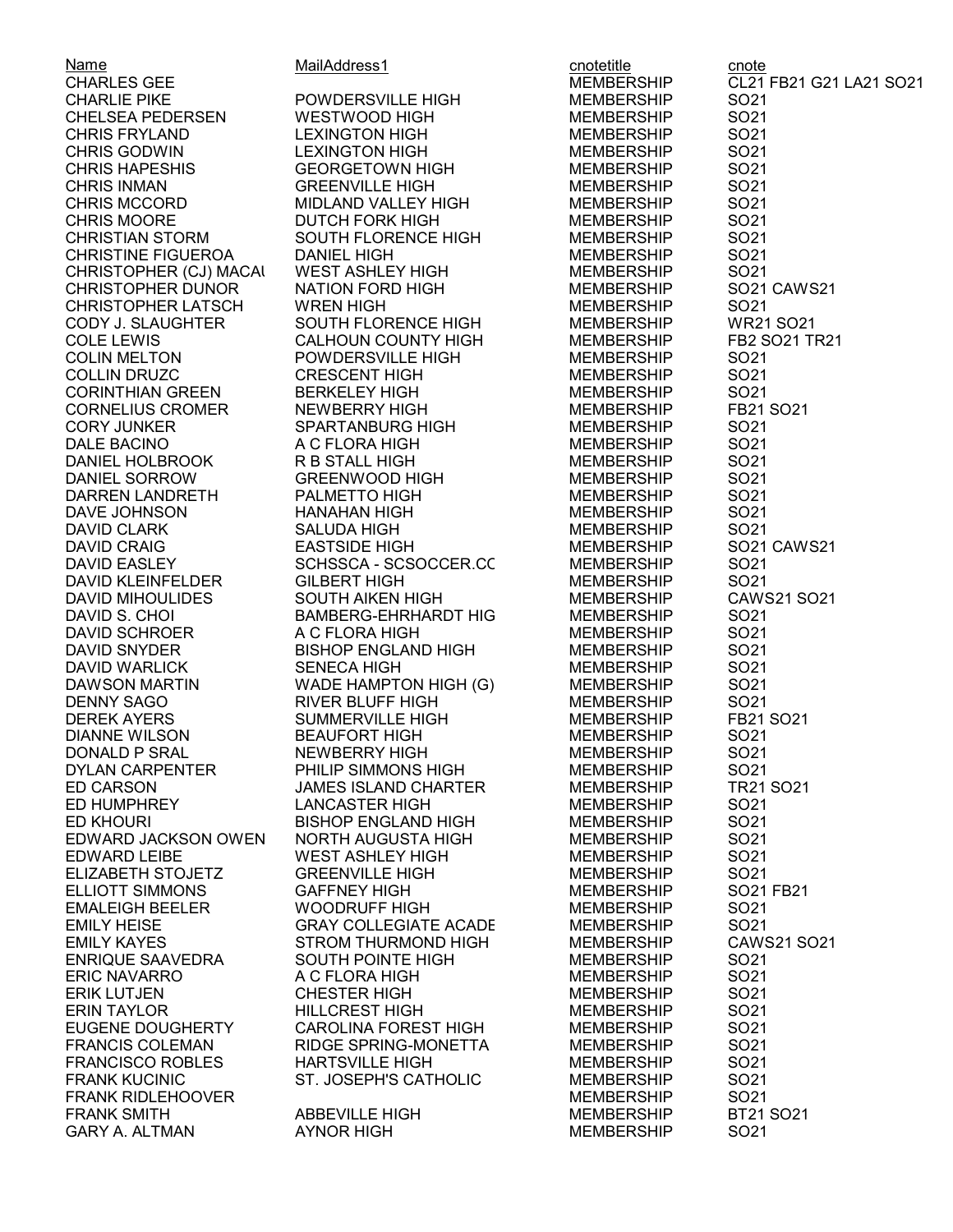| Name                       | MailAddress1                | cnotetitle        | cnote            |
|----------------------------|-----------------------------|-------------------|------------------|
| <b>GEORGE BROWN MILLER</b> | WADE HAMPTON HIGH (G)       | <b>MEMBERSHIP</b> | SO21             |
| <b>GEORGE GRAY</b>         | <b>WANDO HIGH</b>           | <b>MEMBERSHIP</b> | SO21             |
| <b>GEORGE KNOX</b>         | <b>BROOKLAND-CAYCE HIGH</b> | <b>MEMBERSHIP</b> | SO21             |
| <b>GERALD SIEGLE</b>       | <b>CHESTER HIGH</b>         | <b>MEMBERSHIP</b> | SO21             |
| <b>GRADY DECELL</b>        | <b>LEXINGTON HIGH</b>       | <b>MEMBERSHIP</b> | SO21             |
| <b>GRAHAM STAFFORD</b>     | <b>CLOVER HIGH</b>          | <b>MEMBERSHIP</b> | SO21             |
|                            |                             |                   |                  |
| <b>GRANT DICKEY</b>        | <b>CLINTON MIDDLE</b>       | <b>MEMBERSHIP</b> | SO21 CAWS21      |
| <b>GREG BONEY</b>          | INDIAN LAND HIGH            | MEMBERSHIP        | SO <sub>21</sub> |
| <b>GREG SHARP</b>          | <b>CANE BAY HIGH</b>        | <b>MEMBERSHIP</b> | SO21             |
| <b>GREG WEBSTER</b>        | <b>JAMES ISLAND CHARTER</b> | <b>MEMBERSHIP</b> | SO21             |
| <b>HALEY DICKEY</b>        | <b>GREENWOOD HIGH</b>       | <b>MEMBERSHIP</b> | SO21             |
| <b>HALIE DYER</b>          | MARLBORO COUNTY HIGH        | <b>MEMBERSHIP</b> | SO21             |
| <b>HEATHER SKINNER</b>     | WADE HAMPTON HIGH (H)       | <b>MEMBERSHIP</b> | SO21             |
| <b>HOPE WALTERS</b>        | PORTER GAUD HIGH            | <b>MEMBERSHIP</b> | SO21             |
| <b>IMDAD SABRI</b>         | <b>MARION HIGH</b>          | <b>MEMBERSHIP</b> | SO21             |
| <b>ISIAH CANN</b>          | ORANGEBURG-WILKINSON        | MEMBERSHIP        | FB21 SO21        |
| <b>JACK M RAY</b>          | <b>CRESTWOOD HIGH</b>       | <b>MEMBERSHIP</b> | SO <sub>21</sub> |
| <b>JACK UNDERWOOD</b>      | <b>BOILING SPRINGS HIGH</b> | <b>MEMBERSHIP</b> | SO21             |
| <b>JACOB STRADCUTTER</b>   | <b>STRATFORD HIGH</b>       |                   | SO21 FB21        |
|                            |                             | MEMBERSHIP        |                  |
| <b>JADIN SORCE</b>         | <b>TIMBERLAND HIGH</b>      | MEMBERSHIP        | SO21             |
| <b>JAMES SWEAT</b>         | LAKEWOOD HIGH               | MEMBERSHIP        | SO21             |
| <b>JAMIE BRINDEL</b>       | SPRING VALLEY HIGH          | <b>MEMBERSHIP</b> | SO21             |
| <b>JANE ANN MEREDITH</b>   | <b>SWANSEA HIGH</b>         | <b>MEMBERSHIP</b> | SO21             |
| <b>JANET MORRISON</b>      | STRATFORD HIGH              | <b>MEMBERSHIP</b> | SO21             |
| JARED SALEEBY              | <b>CRESCENT HIGH</b>        | <b>MEMBERSHIP</b> | SO21             |
| <b>JASON BIRCHWOOD</b>     | FORT DORCHESTER HIGH        | <b>MEMBERSHIP</b> | SO21             |
| <b>JASON BURTON</b>        | <b>DIXIE HIGH</b>           | <b>MEMBERSHIP</b> | SO21 CAWS21      |
| <b>JASON HAMIL</b>         | <b>ACADEMIC MAGNET HIGH</b> | <b>MEMBERSHIP</b> | SO21             |
| <b>JASON HIMMELSBACH</b>   | <b>MYRTLE BEACH HIGH</b>    | <b>MEMBERSHIP</b> | SO21             |
| <b>JASON MOUZON</b>        | NORTHWESTERN HIGH           | <b>MEMBERSHIP</b> | SO21             |
| <b>JASON RASNER</b>        | <b>SUMMERVILLE HIGH</b>     | <b>MEMBERSHIP</b> | SO21             |
| <b>JAY A'HERN</b>          | RICHLAND NORTHEAST HI       | <b>MEMBERSHIP</b> | SO21             |
| <b>JAY WATTERWORTH</b>     | PHILIP SIMMONS HIGH         | <b>MEMBERSHIP</b> | CAWS21 SO21      |
| <b>JEANETTE MILES</b>      | <b>BLUE RIDGE HIGH</b>      | <b>MEMBERSHIP</b> | SO <sub>21</sub> |
|                            |                             |                   |                  |
| JEFFERY ROBERT CHURCI      | SOCASTEE HIGH               | <b>MEMBERSHIP</b> | SO21             |
| <b>JEFFREY HUNTER</b>      | <b>MANNING JUNIOR HIGH</b>  | <b>MEMBERSHIP</b> | SO21 WR21        |
| <b>JENNIFER PHILLIPS</b>   | <b>LANDRUM HIGH</b>         | <b>MEMBERSHIP</b> | SO21             |
| <b>JERI HIMMELSBACH</b>    |                             | <b>MEMBERSHIP</b> | SO21 TE21        |
| <b>JESSIE STAMENT</b>      | <b>STRATFORD HIGH</b>       | <b>MEMBERSHIP</b> | SO <sub>21</sub> |
| <b>JOE SIATKOWSKI</b>      | <b>MAULDIN HIGH</b>         | <b>MEMBERSHIP</b> | SO <sub>21</sub> |
| <b>JOEL BARRINGTON</b>     | <b>CHESNEE HIGH</b>         | <b>MEMBERSHIP</b> | SO21             |
| <b>JOEL GLADFELER</b>      | <b>BAMBERT-EHRHARDT HIG</b> | <b>MEMBERSHIP</b> | SO21             |
| <b>JOEL SAPP</b>           | <b>WACCAMAW HIGH</b>        | <b>MEMBERSHIP</b> | SO21             |
| <b>JOELLE BROTEMARKLE</b>  | <b>FORT MILL HIGH</b>       | <b>MEMBERSHIP</b> | SO21 TR21        |
| <b>JOEY FEDERSPIEL</b>     | <b>WOODRUFF HIGH</b>        | <b>MEMBERSHIP</b> | SO21 WR21        |
| <b>JOHANNA JEZOWSKI</b>    | <b>DENT MIDDLE</b>          | <b>MEMBERSHIP</b> | SO <sub>21</sub> |
| JOHN DAVID BUNDY           | <b>BUFORD HIGH</b>          | <b>MEMBERSHIP</b> | SO <sub>21</sub> |
| <b>JOHN DEVEREAUX</b>      | <b>HANAHAN HIGH</b>         | <b>MEMBERSHIP</b> | SO21             |
| JOHN M HAMMOND             | <b>FOUNTAIN INN HIGH</b>    | <b>MEMBERSHIP</b> | SO21             |
| <b>JOHN MILLS</b>          | RICHLAND NORTHEAST HI       | <b>MEMBERSHIP</b> | SO21             |
| <b>JOHNATHAN SCRIVNER</b>  | POWDERSVILLE HIGH           | <b>MEMBERSHIP</b> | SO21             |
|                            |                             |                   | SO21             |
| <b>JORGE SANTOS</b>        | <b>GREER HIGH</b>           | <b>MEMBERSHIP</b> |                  |
| <b>JOSEPH MORRIS</b>       | <b>LANCASTER HIGH</b>       | <b>MEMBERSHIP</b> | SO21             |
| <b>JOSH ESKEW</b>          | <b>DORMAN HIGH</b>          | <b>MEMBERSHIP</b> | SO21             |
| <b>JOSHUA GUTIERREZ</b>    | <b>BYRNES HIGH</b>          | <b>MEMBERSHIP</b> | SO21             |
| <b>JULIE SAMMARTANO</b>    | <b>SUMMERVILLE HIGH</b>     | <b>MEMBERSHIP</b> | SO21             |
| <b>JULIO CESAR ROBLES</b>  | ROCK HILL HIGH              | <b>MEMBERSHIP</b> | SO21             |
| <b>JUSTIN TEAL</b>         | <b>BROOME HIGH</b>          | <b>MEMBERSHIP</b> | SO21             |
| K.C. DUNBAKER              | <b>RIVER BLUFF HIGH</b>     | <b>MEMBERSHIP</b> | SO21 CAWS21      |
| KAITLYN GARRETT            | <b>WESTSIDE HIGH</b>        | <b>MEMBERSHIP</b> | SO21 CAWS21      |
| <b>KARL CASIDA</b>         | <b>BEREA HIGH</b>           | <b>MEMBERSHIP</b> | SO <sub>21</sub> |
| KATHERINE SEELBACH         | <b>HILTON HEAD HIGH</b>     | <b>MEMBERSHIP</b> | SO21             |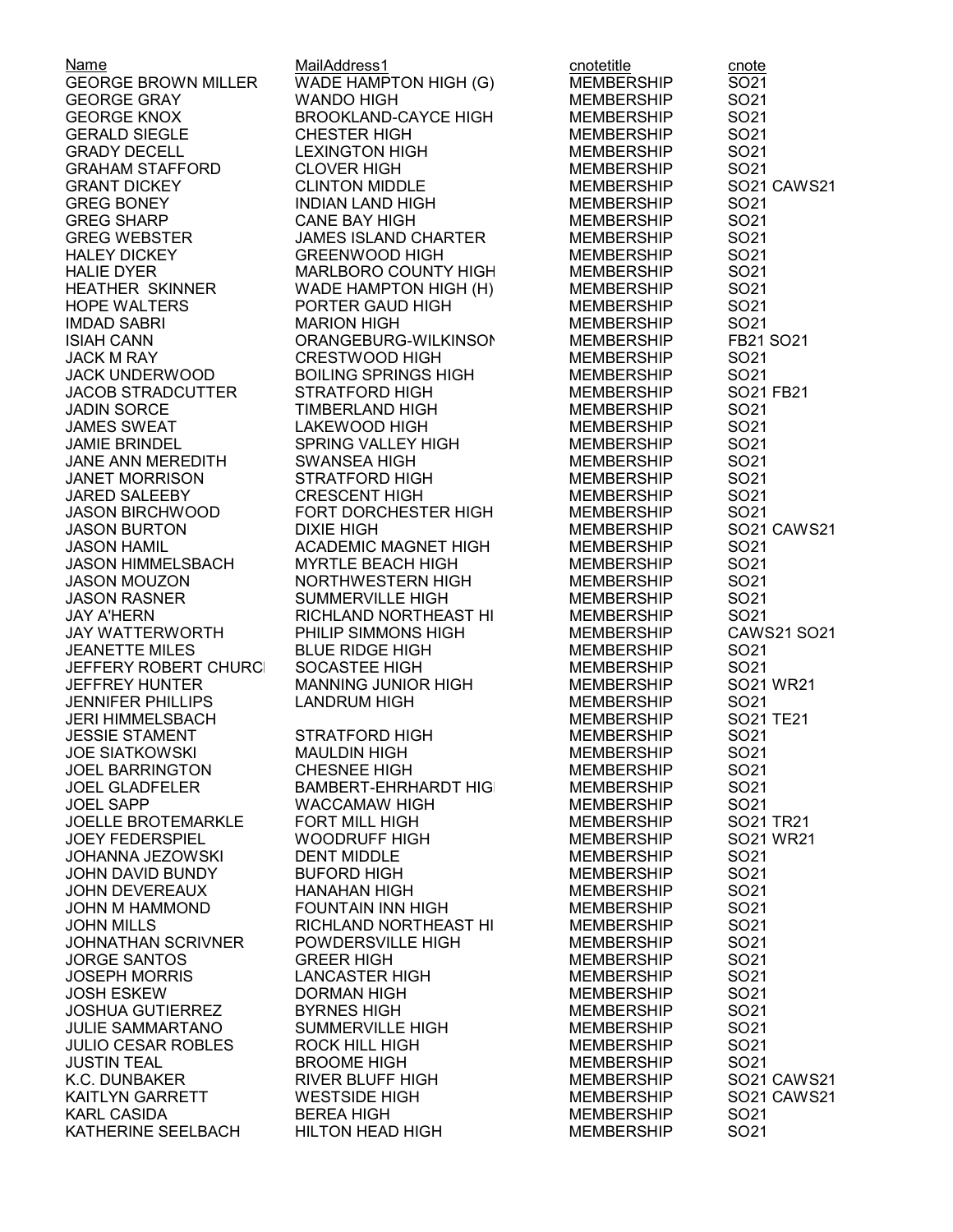KEN SMITH GRAY COLLEGIATE ACADE<br>KENNY HALAS NATION FORD HIGH LATRIS DELOACH DENMARK-OLAR HIGH NATHAN WENTZKY

Name MailAddress1 cnotetitle cnote WADE HAMPTON HIGH (G) MEMBERSHIP SO21 KATIE SMITH CLAMPITT MEMBERSHIP SO21 KAYLA DUNCAN SALUDA HIGH MEMBERSHIP SO21 KELLIE FLOWERS DARLINGTON HIGH MEMBERSHIP SO21 KELLY MAUPIN LEXINGTON HIGH MEMBERSHIP SO21 KELSEY BLACK CLOVER HIGH MEMBERSHIP SO21 NATION FORD HIGH MEMBERSHIP SO21 KEVIN BRABHAM SPARTANBURG HIGH MEMBERSHIP SO21 KEVIN GRAVES CHAPIN HIGH MEMBERSHIP SO21 GRAY COLLEGIATE ACADE KIMBERLY COHN JAMES ISLAND CHARTER MEMBERSHIP SO21 SOUTH POINTE HIGH KRISTEN KILHEENEY CAROLINA FOREST HIGH MEMBERSHIP SO21 KRISTOPHER WILBER BERKELEY HIGH MEMBERSHIP SO21 KYLE HEISE GRAY COLLEGIATE ACADEMY MEMBERSHIP SO21 L. GERARD WALKER JAMES ISLAND CHARTER MEMBERSHIP SO21 LAUREN LANHAM GAFFNEY HIGH MEMBERSHIP SO21 LEE HANNA ANDREW JACKSON HIGH MEMBERSHIP CAWS21 SO21 BLYTHEWOOD HIGH MEMBERSHIP LISA TAYLOR WEST PELZER ELEMENTARY MEMBERSHIP SO21 LONNIE KAYE AYNOR HIGH MEMBERSHIP SO21 LUIS KURONYA SILVA SOUTHSIDE HIGH MEMBERSHIP SO21 WADE HAMPTON HIGH (G) MEMBERSHIP MARK BONDA INDIAN LAND HIGH MEMBERSHIP SO21 MARK MEYER OCEANSIDE COLLEGIATE ACADEMYMEMBERSHIP SO21 MARK S. SANCHEZ WACCAMAW HIGH MEMBERSHIP MARK SEREN FORT MILL HIGH MEMBERSHIP SO21 MARK WEAVER ASHLEY RIDGE HIGH MEMBERSHIP SO21 MASEY MATHIAS BARNWELL HIGH MEMBERSHIP SO21 MATT BROPHY T L HANNA HIGH MEMBERSHIP MATTHEW DRAPEAU BROOKLAND-CAYCE HIGH MEMBERSHIP SO21 MATTHEW G. HARRIS TIMBERLAND HIGH MEMBERSHIP SO21 MATTHEW LUNA LAKE CITY HIGH MEMBERSHIP MATTHEW RICHARDSON MIDLAND VALLEY HIGH MEMBERSHIP SO21 ANDREW JACKSON HIGH MEMBERSHIP SO21<br>ANDREW JACKSON HIGH MEMBERSHIP SO21 MEGAN HANNA ANDREW JACKSON HIGH MEMBERSHIP MEGAN MIDDLETON PENDLETON HIGH MEMBERSHIP SO21 MEMO SUAREZ SOCASTEE HIGH MEMBERSHIP SO21 MICHAEL BURRISS WREN HIGH MEMBERSHIP CAWS21 SO21 MICHAEL BURTON HILLCREST HIGH MEMBERSHIP MICHAEL C. VAUGHN NORTH AUGUSTA HIGH MEMBERSHIP SO21 MICHAEL CARRAHER LAKEWOOD HIGH MEMBERSHIP SO21 MICHAEL KLEINFELDER GILBERT HIGH MEMBERSHIP SO21 MICHAEL MARTIN EASTSIDE HIGH MEMBERSHIP SO21 MICHAEL RENTZ 154 FLATVIEW WAY MEMBERSHIP MIGUEL LOPEZ HILTON HEAD HIGH MEMBERSHIP SO21 MIKE THOMAS **CRESCENT HIGH** MEMBERSHIP SO21 MISAEL GARZON MAY RIVER HIGH MEMBERSHIP SO21 MOLLY BYRUM YORK HIGH MEMBERSHIP SO21 MORGAN W. PEEPLES WADE HAMPTON HIGH (H) MEMBERSHIP NARDIA LLOYD FOUNTAIN INN HIGH MEMBERSHIP SO21 NATE HARRIS ASHLEY RIDGE HIGH MEMBERSHIP SO21 NATE HIGGINGBOTHAM PENDLETON HIGH MEMBERSHIP SO21 NEIL VELOSO FORT DORCHESTER HIGH MEMBERSHIP SO21

KEITH MORRIS AIRPORT HIGH MEMBERSHIP SO21 CAWS21 LEAH K. FAULKENBERRY ANDREW JACKSON HIGH MEMBERSHIP SO21 MARY WEAVER SOUTHSIDE HIGH MEMBERSHIP CAWS21 SO21 SW21 MICHAEL BURKETT DREHER HIGH MEMBERSHIP SO21 MIKE MAULDIN MID-CAROLINA HIGH MEMBERSHIP CAWS21 SO21 TR21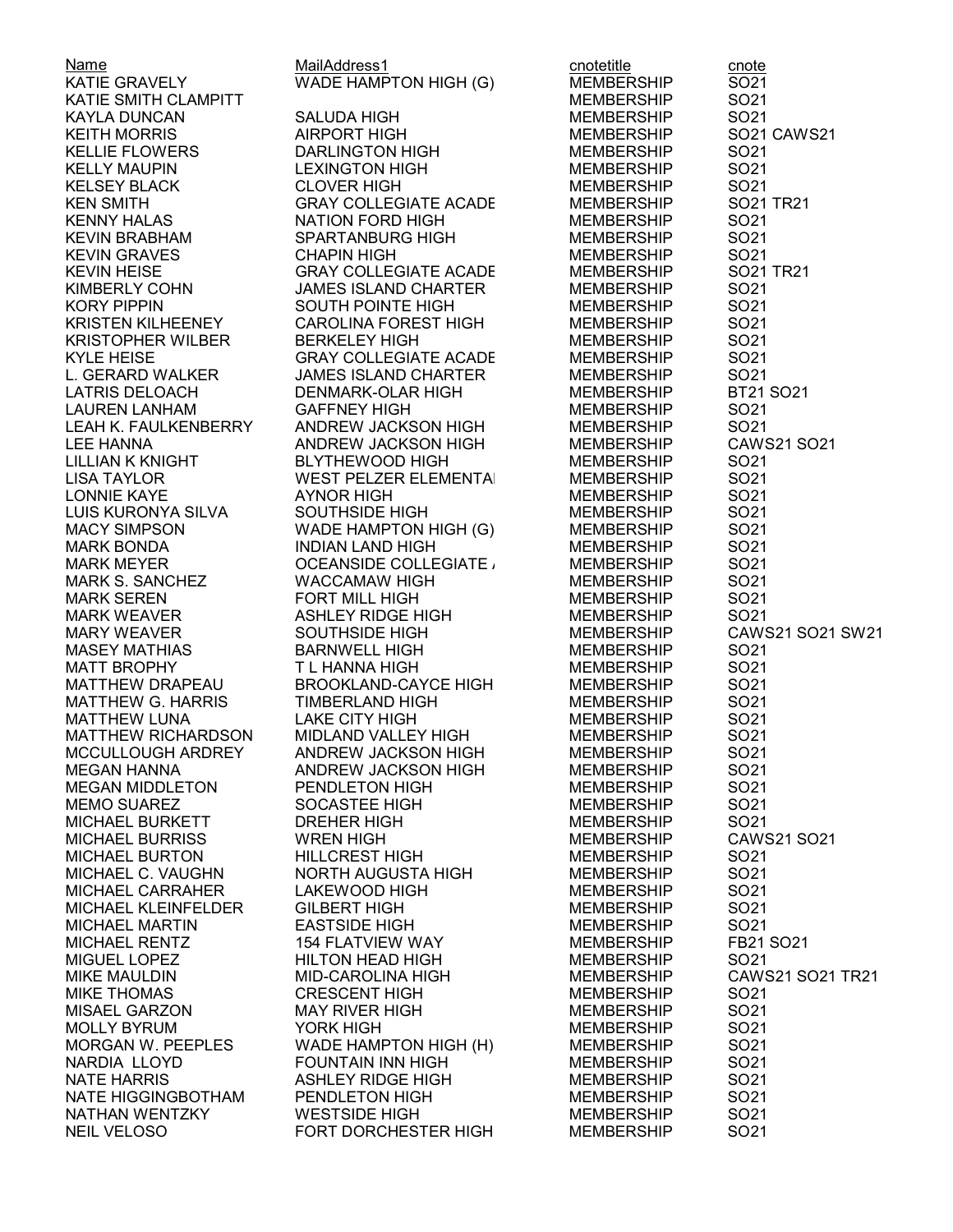|                                                             | MailAddress1                                                           | cnotetitle        | cnote              |
|-------------------------------------------------------------|------------------------------------------------------------------------|-------------------|--------------------|
| <u>Name</u><br>NICK JUDY                                    | <b>RIDGE VIEW HIGH</b>                                                 | MEMBERSHIP        | SO21               |
| NICK ROBERSON                                               | <b>GREER HIGH</b>                                                      | MEMBERSHIP        | SO21               |
| NOAH GARRETT                                                |                                                                        | MEMBERSHIP        | SO21               |
| P.J. MANCUSO                                                | WADE HAMPTON HIGH (G)                                                  | <b>MEMBERSHIP</b> | SO21               |
| PABLO RIVERA-ARRIAGA                                        | <b>KEENAN HIGH</b>                                                     | <b>MEMBERSHIP</b> | SO21               |
| <b>PAM CHICKERING</b>                                       | <b>CAMDEN HIGH</b>                                                     | <b>MEMBERSHIP</b> | SO21               |
| PATRICK BANNISTER                                           | SWANSEA HIGH                                                           | <b>MEMBERSHIP</b> | SO21               |
| PATRICK DONNELLY                                            | SPARTANBURG HIGH                                                       | MEMBERSHIP        | SO21               |
| PATRICK GUNDERSON                                           | PHILIP SIMMONS HIGH                                                    | MEMBERSHIP        | SO21               |
| PAUL BUNDY                                                  | STROM THURMOND HIGH                                                    | <b>MEMBERSHIP</b> | SO21               |
|                                                             | <b>SPARTANBURG HIGH</b>                                                | MEMBERSHIP        | SO21 WR21          |
| PAUL KARBAN<br>PAUL MCGINTY<br>PAUL WITT<br>PAULA FERNANDEZ | <b>DORMAN HIGH</b>                                                     | <b>MEMBERSHIP</b> | SO21               |
|                                                             |                                                                        |                   |                    |
|                                                             | LUGOFF ELGIN HIGH                                                      | <b>MEMBERSHIP</b> | SO21               |
|                                                             | <b>BROOME HIGH</b>                                                     | MEMBERSHIP        | SO21               |
| PHIL SAVITZ                                                 | RIVER BLUFF HIGH                                                       | <b>MEMBERSHIP</b> | SO21               |
| PHILIP BOYER <b>EXAMPLE</b>                                 | <b>DANIEL HIGH</b>                                                     | <b>MEMBERSHIP</b> | SO21               |
| PHILIP KUHL                                                 | ASHLEY RIDGE HIGH<br>CATAWBA RIDGE HIGH                                | <b>MEMBERSHIP</b> | SO21               |
| PHILLIP MCCARTER                                            |                                                                        | MEMBERSHIP        | SO21               |
| RACHEL PELOQUIN HARRI                                       | SILVER BLUFF HIGH                                                      | MEMBERSHIP        | SO21               |
| RAIMOND HARTMANN                                            | <b>MAULDIN HIGH</b>                                                    | MEMBERSHIP        | SO21               |
| <b>RANDY HURST</b>                                          | POWDERSVILLE HIGH                                                      | MEMBERSHIP        | SO21               |
| RAPHAEL CARR                                                | ST. JAMES HIGH                                                         | MEMBERSHIP        | SO21               |
| REBECCA SOFISH                                              | LUGOFF ELGIN HIGH                                                      | MEMBERSHIP        | SO21               |
| <b>REGINALD PHILLIPS</b>                                    | <b>SALUDA HIGH</b>                                                     | MEMBERSHIP        | FB21 SO21          |
| RICHARD JOHNSON                                             | YORK HIGH                                                              | <b>MEMBERSHIP</b> | SO <sub>21</sub>   |
| <b>RICK MORRIS</b>                                          | ST. JOSEPH'S CATHOLIC                                                  | MEMBERSHIP        | SO21 WR21          |
| ROBBY RAINES                                                | <b>LIBERTY HIGH</b>                                                    | <b>MEMBERSHIP</b> | SO <sub>21</sub>   |
| ROBBY SETZLER                                               | <b>BLYTHEWOOD HIGH</b>                                                 | <b>MEMBERSHIP</b> | SO21               |
| ROBERT REID                                                 | <b>CHAPIN HIGH</b>                                                     | MEMBERSHIP        | SO21               |
| RODNEY BURDETTE                                             | <b>WESTSIDE HIGH</b>                                                   | MEMBERSHIP        | SO21 FB21          |
| ROGER CARPENTER                                             | <b>AIKEN HIGH</b>                                                      | <b>MEMBERSHIP</b> | SO21               |
| ROGER ZUCHOWSKI                                             | J L MANN HIGH                                                          | <b>MEMBERSHIP</b> | SO21               |
| ROSCOE C. CONN, JR.                                         | <b>BROOME HIGH</b>                                                     | <b>MEMBERSHIP</b> | SO21               |
| <b>RYAN LAMM</b>                                            | PALMETTO HIGH                                                          | MEMBERSHIP        | SO <sub>21</sub>   |
| RYAN PARKER                                                 | WOODMONT HIGH                                                          | <b>MEMBERSHIP</b> | SO21               |
| <b>RYAN SMITH</b>                                           |                                                                        | <b>MEMBERSHIP</b> | SO21               |
| RYAN SMITH<br>RYAN STONAKER<br>RYAN WELSH                   | BATESBURG-LEESVILLE HI<br>WEST ASHI FY HIGH<br><b>WEST ASHLEY HIGH</b> | <b>MEMBERSHIP</b> | SO21               |
| <b>RYAN WELSH</b>                                           | MIDLAND VALLEY HIGH                                                    | <b>MEMBERSHIP</b> | SO21               |
| <b>SAM GREELEY</b>                                          | SOUTHSIDE CHRISTIAN                                                    | <b>MEMBERSHIP</b> | SO21               |
| SAM PATTERSON                                               | BELTON HONEA PATH HIG                                                  | <b>MEMBERSHIP</b> | <b>TR21 SO21</b>   |
| SAMMY ARTEAGA                                               | <b>BOILING SPRINGS HIGH</b>                                            | <b>MEMBERSHIP</b> | SO <sub>21</sub>   |
| <b>SANDRA HENDRIX</b>                                       | <b>GILBERT HIGH</b>                                                    | <b>MEMBERSHIP</b> | SO21 CAWS21        |
| SARAH ALBERTSON                                             | <b>LAURENS HIGH</b>                                                    | <b>MEMBERSHIP</b> | SO21               |
| SARAH FINLEY                                                | <b>BELTON HONEA PATH HIG</b>                                           | <b>MEMBERSHIP</b> | SO21               |
| SARAH MOORE                                                 | <b>LEXINGTON HIGH</b>                                                  | <b>MEMBERSHIP</b> | SO21               |
| <b>SCOTT RUGGLES</b>                                        |                                                                        |                   | FB21 SO21          |
|                                                             |                                                                        | <b>MEMBERSHIP</b> |                    |
| SCOTTIE JOE BENSON                                          | <b>CLINTON HIGH</b>                                                    | <b>MEMBERSHIP</b> | SO <sub>21</sub>   |
| <b>SEAN VICK</b>                                            | <b>EASTSIDE HIGH</b>                                                   | <b>MEMBERSHIP</b> | SO21               |
| <b>SHANNON CHAMP</b>                                        | <b>WANDO HIGH</b>                                                      | <b>MEMBERSHIP</b> | SO21               |
| <b>SHAWN BREWINGTON</b>                                     | <b>NATION FORD HIGH</b>                                                | <b>MEMBERSHIP</b> | SO21               |
| SHEILA WYER                                                 | SOUTHSIDE CHRISTIAN                                                    | <b>MEMBERSHIP</b> | SO <sub>21</sub>   |
| SHERWAN BUNCH                                               | MIDLAND VALLEY HIGH                                                    | <b>MEMBERSHIP</b> | CAWS21 SO21        |
| SHILO TISDALE                                               | <b>WANDO HIGH</b>                                                      | <b>MEMBERSHIP</b> | SO <sub>21</sub>   |
| STEPHEN DOAR                                                | <b>LANDRUM HIGH</b>                                                    | <b>MEMBERSHIP</b> | SO21               |
| STEPHEN JACKSON                                             | <b>GOOSE CREEK HIGH</b>                                                | <b>MEMBERSHIP</b> | FB21 SO21          |
| <b>STEPHEN MCKINNEY</b>                                     | SPRING VALLEY HIGH                                                     | <b>MEMBERSHIP</b> | SO <sub>21</sub>   |
| STEVE GEORGOPOULOS                                          | J L MANN HIGH                                                          | <b>MEMBERSHIP</b> | SO21               |
| <b>STEVEN GANTT</b>                                         | <b>NATION FORD HIGH</b>                                                | <b>MEMBERSHIP</b> | <b>CAWS21 SO21</b> |
| <b>TAYLOR BLACKMON</b>                                      | ANDREW JACKSON HIGH                                                    | <b>MEMBERSHIP</b> | SO <sub>21</sub>   |
| <b>TERRY V. RAWLINS</b>                                     | <b>BEAUFORT HIGH</b>                                                   | <b>MEMBERSHIP</b> | SO21               |
| <b>THAD MILLER</b>                                          | <b>RIVER BLUFF HIGH</b>                                                | <b>MEMBERSHIP</b> | SO21               |